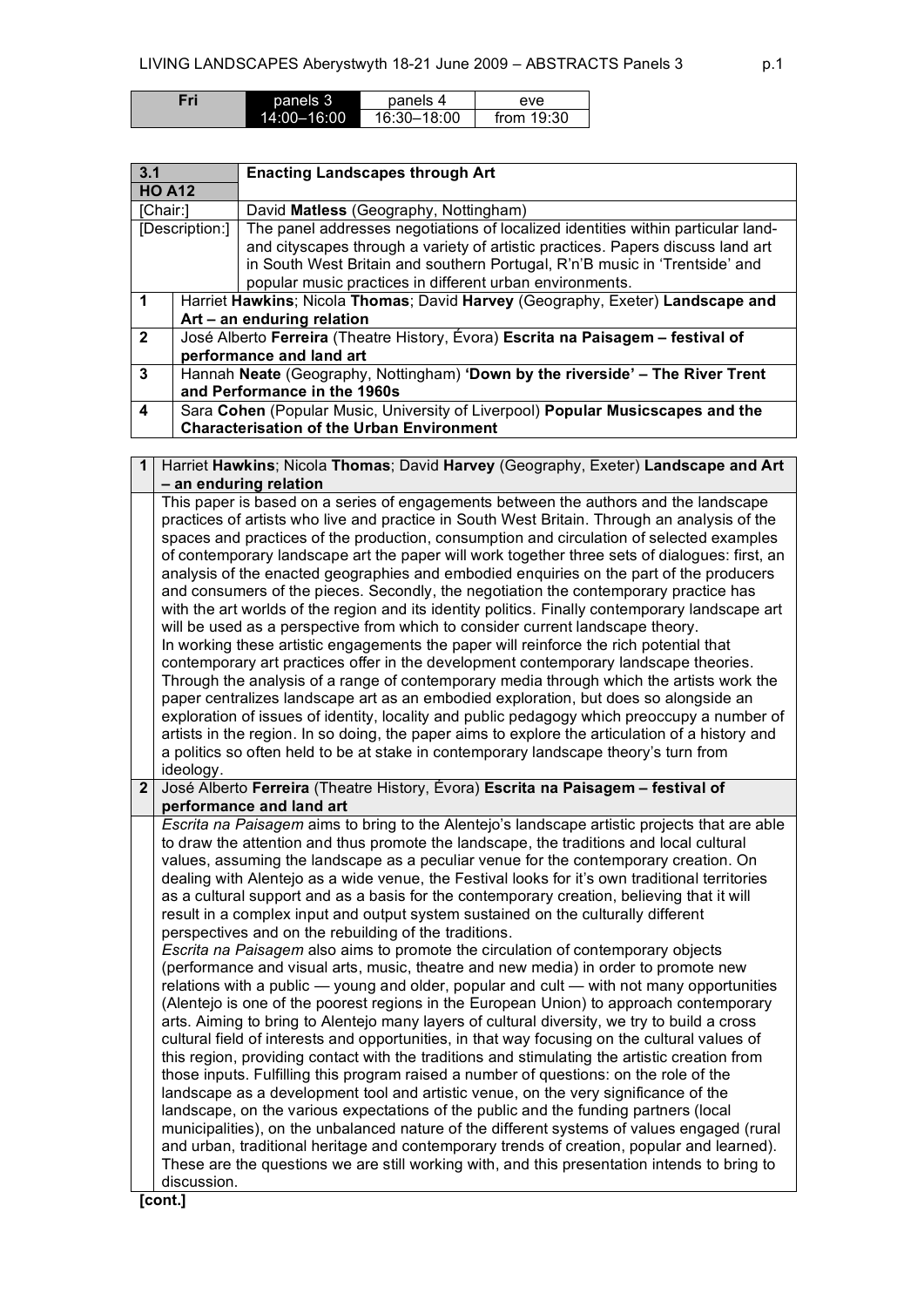| 3.1     | <b>Enacting Landscapes through Art</b> |
|---------|----------------------------------------|
| [cont.] |                                        |

| 3 | Hannah Neate (Geography, Nottingham) 'Down by the riverside' - The River Trent and              |
|---|-------------------------------------------------------------------------------------------------|
|   | Performance in the 1960s                                                                        |
|   | In 2001 an exhibition was held at the Lakeside Art Centre at the University of Nottingham       |
|   | with the title of 'Trentside.' The exhibition examined for the first time the topographic and   |
|   | symbolic importance of the River Trent via its course through the East Midlands by drawing      |
|   | on how landscape artists have produced representations of the river. This paper takes a         |
|   | small stretch of the River Trent adjacent to the southern end of the Trent Bridge in            |
|   | Nottingham and looks to examine 'Trentside' as a performance space, and to consider it as       |
|   | a form of 'lived landscape' that mainly eluded formal representation. As a symbolically rich    |
|   | area marking the boundary between city and county, mainly dominated by the municipal            |
|   | grandeur of Nottinghamshire's County Hall and the sporting associations of the Forest           |
|   | Football Ground and Trent Bridge County Cricket Ground this paper looks beyond these            |
|   | standard associations of civic administration and sporting pursuits and instead draws on a      |
|   | landscape that exists mainly in the form of memories of past practices and performances.        |
|   | Focusing on a time period in the 1960s which forms part of wider PhD research that is           |
|   | looking at the intersections between urban landscapes and performance the paper takes a         |
|   | riverside example to shed light on the importance (albeit relatively short-lived) of particular |
|   | practices in creating an alternative reading of this Trentside scene. Drawing on a series of    |
|   | oral history interviews the paper examines a series of riverside boat clubs which leased        |
|   | their premises for performances by British Blues and R'n'B groups who were growing in           |
|   | popularity at the time. Drawing on intersections between memory and performance, music          |
|   | and practice, and themes of fashionability, transience and youthfulness the paper               |
|   | highlights the relevance of performance when interpreting landscapes.                           |
| 4 | Sara Cohen (Popular Music, University of Liverpool) Popular Musicscapes and the                 |
|   | <b>Characterisation of the Urban Environment</b>                                                |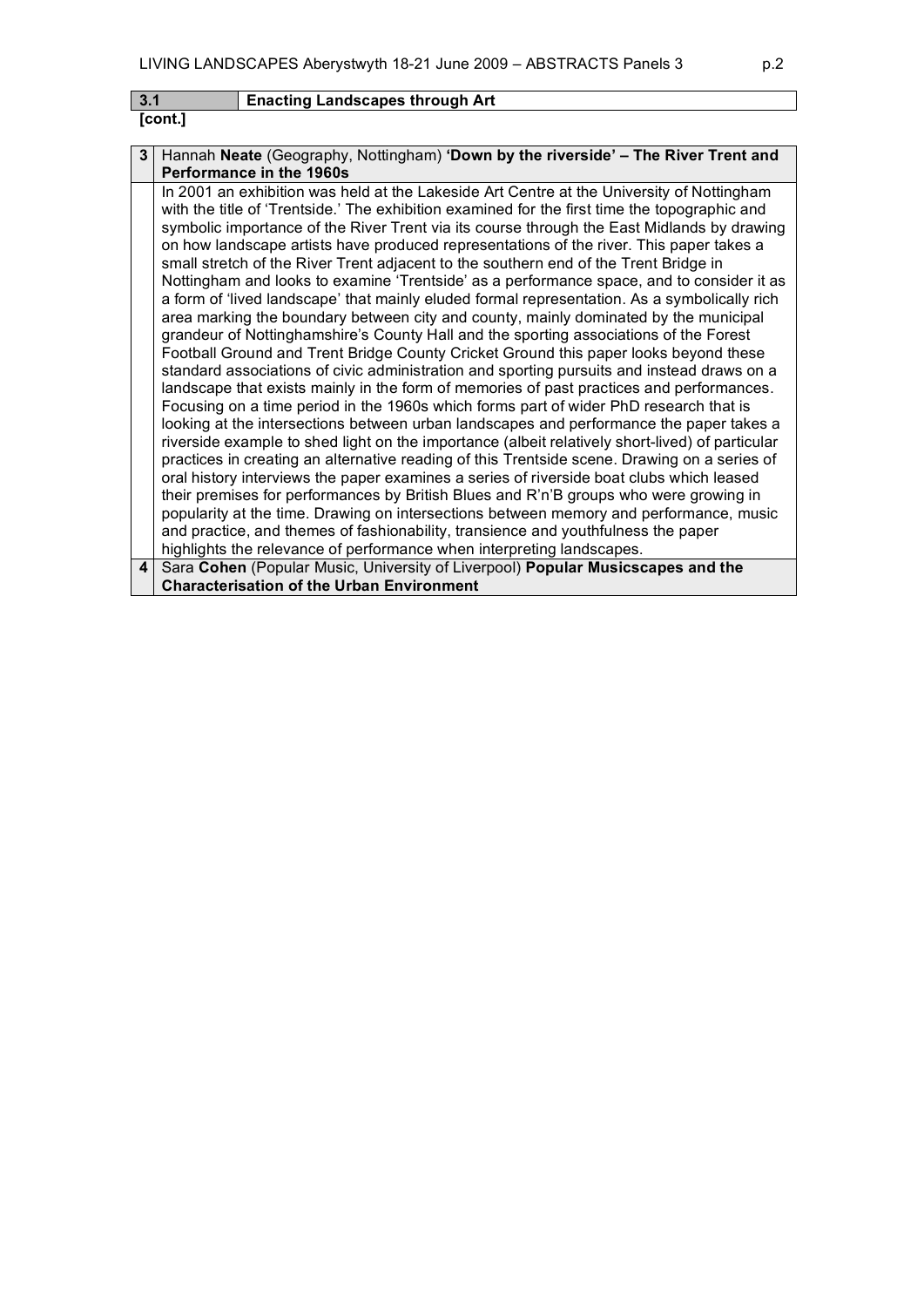| Fri | panels 3        | panels 4    | eve          |
|-----|-----------------|-------------|--------------|
|     | $14:00 - 16:00$ | 16:30-18:00 | from $19:30$ |

| 3.2                     |                                                                                   | <b>Walking Practice</b>                                                                    |  |
|-------------------------|-----------------------------------------------------------------------------------|--------------------------------------------------------------------------------------------|--|
| <b>HO A14</b>           |                                                                                   |                                                                                            |  |
| [Chair:]                |                                                                                   | Hayden Lorimer (Geography, Glasgow)                                                        |  |
|                         |                                                                                   | [Description:] The panel addresses walking as an art practice in reference to questions of |  |
|                         |                                                                                   | gender, age, autobiography, mediation, participation and context.                          |  |
| 1                       | Dee Heddon (Theatre, Glasgow); Cathy Turner (Performing Arts, Winchester) The Art |                                                                                            |  |
|                         |                                                                                   | of Walking: An Embodied Practice                                                           |  |
| $\overline{2}$          |                                                                                   | Esther Pilkington (Theatre, Film and Television, Aberystwyth) A Long Walk                  |  |
| 3                       |                                                                                   | Liesbeth Groot Nibbelink (Theatre Studies, Utrecht) Walking                                |  |
| $\overline{\mathbf{4}}$ | Misha Myers (Theatre, Falmouth/Dartington) Walk with me, Talk with me: the art of |                                                                                            |  |
|                         |                                                                                   | conversive wayfinding                                                                      |  |

| 1            | Dee Heddon (Theatre, Glasgow); Cathy Turner (Performing Arts, Winchester) The Art of                                                                                                                                                                                                                                                                                                                                                                                                                                                                                                                                                                                                                                                                                                                                                                                                                                                                                                                                                                                                                                                                                                                                                                                                                                                                                                               |
|--------------|----------------------------------------------------------------------------------------------------------------------------------------------------------------------------------------------------------------------------------------------------------------------------------------------------------------------------------------------------------------------------------------------------------------------------------------------------------------------------------------------------------------------------------------------------------------------------------------------------------------------------------------------------------------------------------------------------------------------------------------------------------------------------------------------------------------------------------------------------------------------------------------------------------------------------------------------------------------------------------------------------------------------------------------------------------------------------------------------------------------------------------------------------------------------------------------------------------------------------------------------------------------------------------------------------------------------------------------------------------------------------------------------------|
|              | <b>Walking: An Embodied Practice</b>                                                                                                                                                                                                                                                                                                                                                                                                                                                                                                                                                                                                                                                                                                                                                                                                                                                                                                                                                                                                                                                                                                                                                                                                                                                                                                                                                               |
|              | This paper will outline the methodology, map initial findings and discuss the key questions                                                                                                                                                                                                                                                                                                                                                                                                                                                                                                                                                                                                                                                                                                                                                                                                                                                                                                                                                                                                                                                                                                                                                                                                                                                                                                        |
|              | of this joint research project, which is taking place through 2008-9.                                                                                                                                                                                                                                                                                                                                                                                                                                                                                                                                                                                                                                                                                                                                                                                                                                                                                                                                                                                                                                                                                                                                                                                                                                                                                                                              |
|              | In Autobiography and Performance (2007), Heddon noted that though she could name                                                                                                                                                                                                                                                                                                                                                                                                                                                                                                                                                                                                                                                                                                                                                                                                                                                                                                                                                                                                                                                                                                                                                                                                                                                                                                                   |
|              | numerous artists who used walking in their arts practices, she struggled to name more than                                                                                                                                                                                                                                                                                                                                                                                                                                                                                                                                                                                                                                                                                                                                                                                                                                                                                                                                                                                                                                                                                                                                                                                                                                                                                                         |
|              | a few women. Equally, there was very little critical material relating specifically to women                                                                                                                                                                                                                                                                                                                                                                                                                                                                                                                                                                                                                                                                                                                                                                                                                                                                                                                                                                                                                                                                                                                                                                                                                                                                                                       |
|              | walkers. The objective of this research is to examine the practices of women walking                                                                                                                                                                                                                                                                                                                                                                                                                                                                                                                                                                                                                                                                                                                                                                                                                                                                                                                                                                                                                                                                                                                                                                                                                                                                                                               |
|              | artists, filling an important gap in current knowledge. A preparatory survey has revealed                                                                                                                                                                                                                                                                                                                                                                                                                                                                                                                                                                                                                                                                                                                                                                                                                                                                                                                                                                                                                                                                                                                                                                                                                                                                                                          |
|              | that there are in fact many women walking artists including Walk and Squawk,                                                                                                                                                                                                                                                                                                                                                                                                                                                                                                                                                                                                                                                                                                                                                                                                                                                                                                                                                                                                                                                                                                                                                                                                                                                                                                                       |
|              | walkwalkwalk, Breathe, Simone Kenyon and Tamara Ashley, Jen Hamilton and Jen                                                                                                                                                                                                                                                                                                                                                                                                                                                                                                                                                                                                                                                                                                                                                                                                                                                                                                                                                                                                                                                                                                                                                                                                                                                                                                                       |
|              | Southern, Sorrel Muggridge and Laura Nanni, Anna Best, Lucy Harrison, Claire Thornton,                                                                                                                                                                                                                                                                                                                                                                                                                                                                                                                                                                                                                                                                                                                                                                                                                                                                                                                                                                                                                                                                                                                                                                                                                                                                                                             |
|              | Gayle Chong Kwan.                                                                                                                                                                                                                                                                                                                                                                                                                                                                                                                                                                                                                                                                                                                                                                                                                                                                                                                                                                                                                                                                                                                                                                                                                                                                                                                                                                                  |
|              | Heddon and Turner will be interviewing women artists, asking each to take the researchers                                                                                                                                                                                                                                                                                                                                                                                                                                                                                                                                                                                                                                                                                                                                                                                                                                                                                                                                                                                                                                                                                                                                                                                                                                                                                                          |
|              | on a walk that has particular significance to them.                                                                                                                                                                                                                                                                                                                                                                                                                                                                                                                                                                                                                                                                                                                                                                                                                                                                                                                                                                                                                                                                                                                                                                                                                                                                                                                                                |
|              | The research aims to answer the following key questions:                                                                                                                                                                                                                                                                                                                                                                                                                                                                                                                                                                                                                                                                                                                                                                                                                                                                                                                                                                                                                                                                                                                                                                                                                                                                                                                                           |
|              | 1. What sorts of walking do women artists in the UK undertake?                                                                                                                                                                                                                                                                                                                                                                                                                                                                                                                                                                                                                                                                                                                                                                                                                                                                                                                                                                                                                                                                                                                                                                                                                                                                                                                                     |
|              | 2. How/Does the dominant theory that conceptualises walking apply to these examples of                                                                                                                                                                                                                                                                                                                                                                                                                                                                                                                                                                                                                                                                                                                                                                                                                                                                                                                                                                                                                                                                                                                                                                                                                                                                                                             |
|              | walking?                                                                                                                                                                                                                                                                                                                                                                                                                                                                                                                                                                                                                                                                                                                                                                                                                                                                                                                                                                                                                                                                                                                                                                                                                                                                                                                                                                                           |
|              | 3. Is there a gender politics to walking? How embodied is walking?                                                                                                                                                                                                                                                                                                                                                                                                                                                                                                                                                                                                                                                                                                                                                                                                                                                                                                                                                                                                                                                                                                                                                                                                                                                                                                                                 |
|              | 4. Is this walking rooted in any specific traditions, personal or socio-cultural practices -                                                                                                                                                                                                                                                                                                                                                                                                                                                                                                                                                                                                                                                                                                                                                                                                                                                                                                                                                                                                                                                                                                                                                                                                                                                                                                       |
|              | walking practices they have inherited, assimilated or emulated?                                                                                                                                                                                                                                                                                                                                                                                                                                                                                                                                                                                                                                                                                                                                                                                                                                                                                                                                                                                                                                                                                                                                                                                                                                                                                                                                    |
|              | 5. Are there any common trends in relation to the women's age, family ties (or lack of, or                                                                                                                                                                                                                                                                                                                                                                                                                                                                                                                                                                                                                                                                                                                                                                                                                                                                                                                                                                                                                                                                                                                                                                                                                                                                                                         |
|              | kinds of), ethnicity, class, personal geographies?                                                                                                                                                                                                                                                                                                                                                                                                                                                                                                                                                                                                                                                                                                                                                                                                                                                                                                                                                                                                                                                                                                                                                                                                                                                                                                                                                 |
|              | 6. Do we need to have broader conceptualisations of 'walking' in order for more work to                                                                                                                                                                                                                                                                                                                                                                                                                                                                                                                                                                                                                                                                                                                                                                                                                                                                                                                                                                                                                                                                                                                                                                                                                                                                                                            |
|              | become visible? Does a focus on endurance/epic walking render invisible local/domestic                                                                                                                                                                                                                                                                                                                                                                                                                                                                                                                                                                                                                                                                                                                                                                                                                                                                                                                                                                                                                                                                                                                                                                                                                                                                                                             |
|              | walking practices?                                                                                                                                                                                                                                                                                                                                                                                                                                                                                                                                                                                                                                                                                                                                                                                                                                                                                                                                                                                                                                                                                                                                                                                                                                                                                                                                                                                 |
|              | 7. What new theories of walking can this work prompt?                                                                                                                                                                                                                                                                                                                                                                                                                                                                                                                                                                                                                                                                                                                                                                                                                                                                                                                                                                                                                                                                                                                                                                                                                                                                                                                                              |
| $\mathbf{2}$ | Esther Pilkington (Theatre, Film and Television, Aberystwyth) A Long Walk                                                                                                                                                                                                                                                                                                                                                                                                                                                                                                                                                                                                                                                                                                                                                                                                                                                                                                                                                                                                                                                                                                                                                                                                                                                                                                                          |
|              |                                                                                                                                                                                                                                                                                                                                                                                                                                                                                                                                                                                                                                                                                                                                                                                                                                                                                                                                                                                                                                                                                                                                                                                                                                                                                                                                                                                                    |
|              |                                                                                                                                                                                                                                                                                                                                                                                                                                                                                                                                                                                                                                                                                                                                                                                                                                                                                                                                                                                                                                                                                                                                                                                                                                                                                                                                                                                                    |
|              |                                                                                                                                                                                                                                                                                                                                                                                                                                                                                                                                                                                                                                                                                                                                                                                                                                                                                                                                                                                                                                                                                                                                                                                                                                                                                                                                                                                                    |
|              |                                                                                                                                                                                                                                                                                                                                                                                                                                                                                                                                                                                                                                                                                                                                                                                                                                                                                                                                                                                                                                                                                                                                                                                                                                                                                                                                                                                                    |
|              |                                                                                                                                                                                                                                                                                                                                                                                                                                                                                                                                                                                                                                                                                                                                                                                                                                                                                                                                                                                                                                                                                                                                                                                                                                                                                                                                                                                                    |
|              |                                                                                                                                                                                                                                                                                                                                                                                                                                                                                                                                                                                                                                                                                                                                                                                                                                                                                                                                                                                                                                                                                                                                                                                                                                                                                                                                                                                                    |
|              |                                                                                                                                                                                                                                                                                                                                                                                                                                                                                                                                                                                                                                                                                                                                                                                                                                                                                                                                                                                                                                                                                                                                                                                                                                                                                                                                                                                                    |
|              |                                                                                                                                                                                                                                                                                                                                                                                                                                                                                                                                                                                                                                                                                                                                                                                                                                                                                                                                                                                                                                                                                                                                                                                                                                                                                                                                                                                                    |
|              |                                                                                                                                                                                                                                                                                                                                                                                                                                                                                                                                                                                                                                                                                                                                                                                                                                                                                                                                                                                                                                                                                                                                                                                                                                                                                                                                                                                                    |
|              |                                                                                                                                                                                                                                                                                                                                                                                                                                                                                                                                                                                                                                                                                                                                                                                                                                                                                                                                                                                                                                                                                                                                                                                                                                                                                                                                                                                                    |
|              |                                                                                                                                                                                                                                                                                                                                                                                                                                                                                                                                                                                                                                                                                                                                                                                                                                                                                                                                                                                                                                                                                                                                                                                                                                                                                                                                                                                                    |
|              |                                                                                                                                                                                                                                                                                                                                                                                                                                                                                                                                                                                                                                                                                                                                                                                                                                                                                                                                                                                                                                                                                                                                                                                                                                                                                                                                                                                                    |
|              |                                                                                                                                                                                                                                                                                                                                                                                                                                                                                                                                                                                                                                                                                                                                                                                                                                                                                                                                                                                                                                                                                                                                                                                                                                                                                                                                                                                                    |
|              |                                                                                                                                                                                                                                                                                                                                                                                                                                                                                                                                                                                                                                                                                                                                                                                                                                                                                                                                                                                                                                                                                                                                                                                                                                                                                                                                                                                                    |
|              |                                                                                                                                                                                                                                                                                                                                                                                                                                                                                                                                                                                                                                                                                                                                                                                                                                                                                                                                                                                                                                                                                                                                                                                                                                                                                                                                                                                                    |
|              |                                                                                                                                                                                                                                                                                                                                                                                                                                                                                                                                                                                                                                                                                                                                                                                                                                                                                                                                                                                                                                                                                                                                                                                                                                                                                                                                                                                                    |
|              | have for me as well as the relation that my walk enters with Long's initial walk will allow me<br>to discuss historical, cultural and social implications of landscape that Long's work seems                                                                                                                                                                                                                                                                                                                                                                                                                                                                                                                                                                                                                                                                                                                                                                                                                                                                                                                                                                                                                                                                                                                                                                                                      |
|              | In 1987 the walking artist Richard Long walked from Aldeburgh on the English east coast<br>to Aberystwyth on the Welsh west coast and back, on each way carrying a stone from one<br>coast to the other. The short text work Crossing Stones serves as the only documentation<br>of this 626-mile-walk. While Long seems to have chosen Aldeburgh and Aberystwyth as<br>starting point and destination of his journey mainly because of their geographical location,<br>to me they are the only two places in Great Britain I have a personal relationship to:<br>Aldeburgh as the place where my grandparents used to live, Aberystwyth as the place<br>where I live now. That Long's walk coincidentally traces two coordinates of my biography<br>leads me to read the documentation of the journey as an instruction: in April 2009 I will<br>attempt to re-enact Crossing Stones, my starting point being Aberystwyth. Whilst<br>acknowledging the ongoing importance and influence of Long's walking practice, this re-<br>enactment also tries to open up new perspectives on some aspects of his work that is<br>characterized by an emphasis on the encounter of a solitary male figure with the<br>landscape. Re-doing the walk will allow me to raise questions of gender and age with<br>regard to the activity of walking. Furthermore, both the personal significance the two places |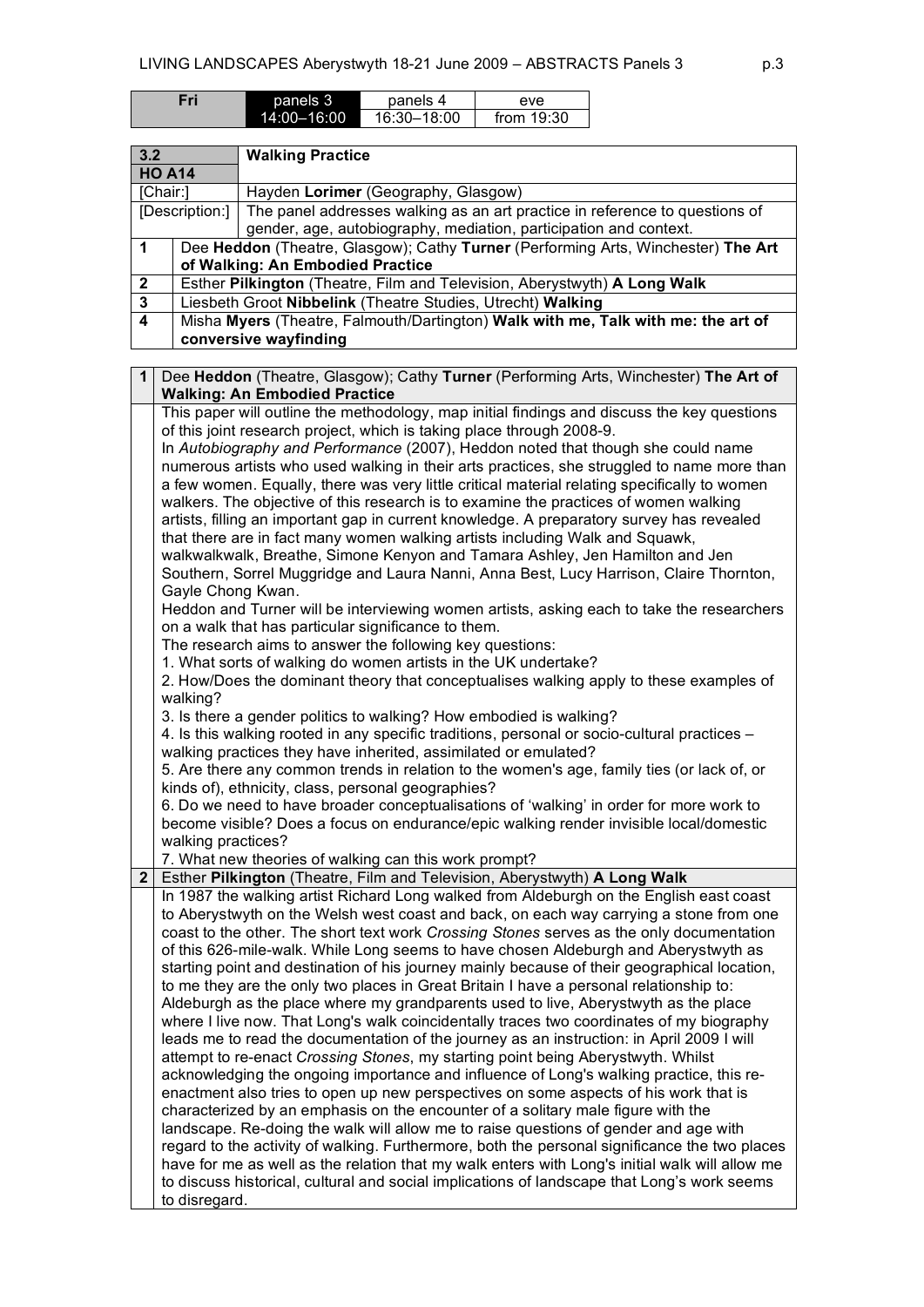| 3.2            | <b>Walking Practice</b>                                                                                                                                                                                                                                                                                                                                                                                                                                                                                                                                                                                                                                                                                                                                                                                                                                                                                                                                                                                                                                                                                                                                                                                                                                                                                                                                                                                                                                                                                                                                                                                                                                                                                                                                                                                                                                                                                                                                                                                                                                                                                                                                                                                                                |
|----------------|----------------------------------------------------------------------------------------------------------------------------------------------------------------------------------------------------------------------------------------------------------------------------------------------------------------------------------------------------------------------------------------------------------------------------------------------------------------------------------------------------------------------------------------------------------------------------------------------------------------------------------------------------------------------------------------------------------------------------------------------------------------------------------------------------------------------------------------------------------------------------------------------------------------------------------------------------------------------------------------------------------------------------------------------------------------------------------------------------------------------------------------------------------------------------------------------------------------------------------------------------------------------------------------------------------------------------------------------------------------------------------------------------------------------------------------------------------------------------------------------------------------------------------------------------------------------------------------------------------------------------------------------------------------------------------------------------------------------------------------------------------------------------------------------------------------------------------------------------------------------------------------------------------------------------------------------------------------------------------------------------------------------------------------------------------------------------------------------------------------------------------------------------------------------------------------------------------------------------------------|
| [cont.]        |                                                                                                                                                                                                                                                                                                                                                                                                                                                                                                                                                                                                                                                                                                                                                                                                                                                                                                                                                                                                                                                                                                                                                                                                                                                                                                                                                                                                                                                                                                                                                                                                                                                                                                                                                                                                                                                                                                                                                                                                                                                                                                                                                                                                                                        |
| documentation. | The lecture performance A Long Walk will present and reflect on the experiences of the re-<br>enacted walk, combining various elements: a travelogue, biographical narrative, and<br>theoretical reflections on the fields of walking, performance and performance                                                                                                                                                                                                                                                                                                                                                                                                                                                                                                                                                                                                                                                                                                                                                                                                                                                                                                                                                                                                                                                                                                                                                                                                                                                                                                                                                                                                                                                                                                                                                                                                                                                                                                                                                                                                                                                                                                                                                                     |
| 3              | Liesbeth Groot Nibbelink (Theatre Studies, Utrecht) Walking                                                                                                                                                                                                                                                                                                                                                                                                                                                                                                                                                                                                                                                                                                                                                                                                                                                                                                                                                                                                                                                                                                                                                                                                                                                                                                                                                                                                                                                                                                                                                                                                                                                                                                                                                                                                                                                                                                                                                                                                                                                                                                                                                                            |
| landscape.     | In the Dutch performance Sporenonderzoek (Trail Tracking) by Dries Verhoeven, singular<br>spectators wander around an old railway station. Through a mobile phone, a performer<br>guides the spectator through this industrial/economical landscape. Traversing the railways<br>and platforms, the spectator is asked to remember a particular often-used childhood route.<br>Material space folds into remembered space. In Rimini Protokoll's Call Cutta, presented in<br>Berlin, a mobile phone is used in a similar way. However, this time the performer-guide<br>does not share the same space but is far away, in Call Cutta, India.<br>In these 'travelling performances', the mobility of the spectator brings about a<br>reconfiguration of performer and spectator positions in the theatre and their relationship to<br>space. The performance is an encounter between spectator and (urban) landscape.<br>Simultaneously, the performance reveals itself as a landscape, in a Gertrude Steinian way:<br>a spatial entity with fluid borders.<br>These performances provide interesting questions about the qualities of walking and the<br>impact of walking on perceiving the landscape. Walking can be understood as an act of de-<br>and reterritorialisation, a nomadic activity. Gilles Deleuze states that a nomad is not only a<br>figure of continuous movement, but that the nomad also retraces his own trails. This allows<br>for understanding walking as in-between displacement and locatedness. Concerning the<br>perception of (moving) landscapes, the performer-guide and the spectator-nomad explore<br>various cartographies. Cartographies that exchange between the tour and the map, as<br>described by Michel De Certeau in his essay Spatial Stories. The Situationist movement<br>used the detour to invite unexpected ways of perceiving the city. Surprisingly, the mobile<br>phone, symbol of global economy par excellence, is able to provide a similar disturbance.<br>Through a playful exchange between the 'here' and the 'over there', between fictionality<br>and materiality, these performances enforce a personal, physical engagement with                                       |
| 4              | Misha Myers (Theatre, Falmouth/Dartington) Walk with me, Talk with me: the art of<br>conversive wayfinding                                                                                                                                                                                                                                                                                                                                                                                                                                                                                                                                                                                                                                                                                                                                                                                                                                                                                                                                                                                                                                                                                                                                                                                                                                                                                                                                                                                                                                                                                                                                                                                                                                                                                                                                                                                                                                                                                                                                                                                                                                                                                                                             |
|                | This paper considers forms of guided walks that conduct percipients' attention to<br>landscapes through whispering voices in the ear or the live voice of the performer. Three<br>walks in particular will be discussed: Graeme Miller's guided walk Linked (2003), Platform's<br>'operatic audio walk' And While London Burns (2006) and Tim Brennan's alternative tour of<br>quotations Luddite Manoeuvre (2008).<br>Each guided walk employs various strategies to conduct a convivial way of interacting with<br>and knowing place: attunement to place through kinaesthetic, synesthetic and sonesthetic<br>perception; sharing 'earpoints' and 'viewpoints' with another through intimate or<br>conversational conviviality; use of present tense and the tension between the real time<br>present and a past present; and the use of particular rhythmic structures of narrative paces<br>and paths to encourage experiential, creative and critical states of witness appropriate to<br>the content and context of the walks.<br>This form of performance is explored for its convivial potentiality as a way of knowing and<br>expressing people's perceptions and experiences of places through a sociable,<br>conversational or dialogic mode of interaction. Readings of Filipa Matos Wunderlich's<br>distinction of different modes of urban walking practices (Wunderlich 2008), Jo Lee and<br>Ingold's conception of the 'shared walk' (Lee and Ingold 2006) and Stephen Feld's notion<br>of 'acoustemology' (Feld 1996: 97) inform my definition of this particular mode of guided<br>walking as conversive walking.<br>Walking with another provides opportunities for a methodology of 'coperformative<br>witnessing' as opposed to participant-observation, or of a 'participatory epistemology'<br>(Conquergood 2002: 142). This discussion contributes to a shared development of the<br>language and concerns of performance studies, ethnography and geography through a<br>close examination of specific processes and conditions that converge to create convivial<br>walking events as both ways of knowing place and as presentations of placed knowledge<br>through non-representational forms of address. |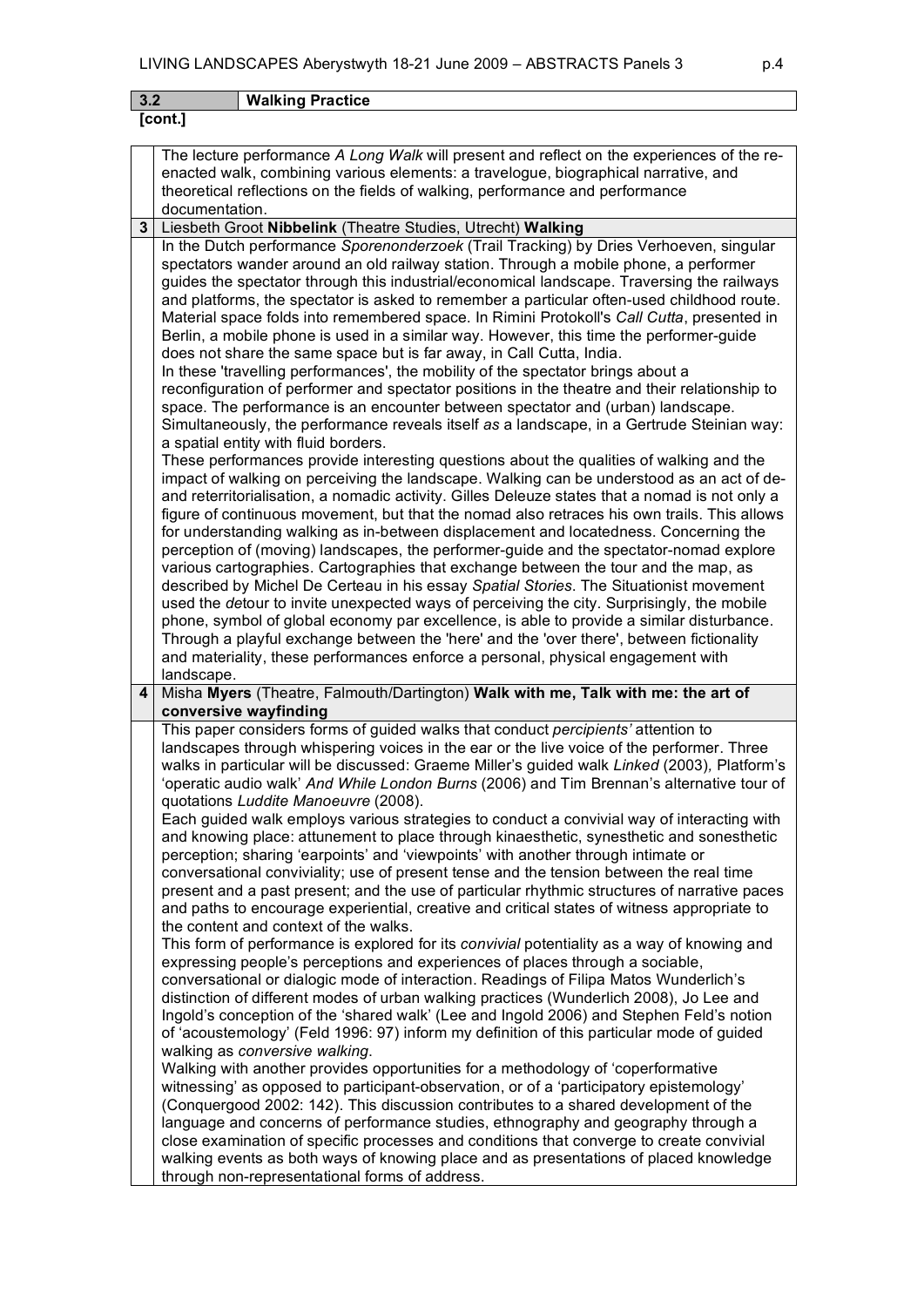| Fri | panels 3    | panels 4    | eve          |
|-----|-------------|-------------|--------------|
|     | 14:00-16:00 | 16:30-18:00 | from $19:30$ |

| 3.3            |                                                                                                                                                                                                             | <b>Conflicted Landscapes - Northern Ireland</b>                                                                                                                                                                       |
|----------------|-------------------------------------------------------------------------------------------------------------------------------------------------------------------------------------------------------------|-----------------------------------------------------------------------------------------------------------------------------------------------------------------------------------------------------------------------|
| <b>HO C164</b> |                                                                                                                                                                                                             |                                                                                                                                                                                                                       |
| [Chair:]       |                                                                                                                                                                                                             | John Wylie (Geography, Exeter)                                                                                                                                                                                        |
|                | [Description:]                                                                                                                                                                                              | The panel addresses artistic engagements (through theatre, film, performance<br>art and music) with places characterised by histories of conflict, with particular<br>reference to the landscape of Northern Ireland. |
| 1              | Catherine Rees (English and Drama, Loughborough); Elizabeth Mavroudi (Geography,<br>Loughborough) Performing Space: Identity, place and geography in the films and<br>plays of Ireland and Palestine/Israel |                                                                                                                                                                                                                       |
| $\overline{2}$ |                                                                                                                                                                                                             | André Stitt (Cardiff School of Art and Design) Conflicted Landscapes: Site Specific                                                                                                                                   |
|                | Performance Art in Northern Ireland                                                                                                                                                                         |                                                                                                                                                                                                                       |
| 3              | Brian Connolly (Art, Ulster) In Place of Passing                                                                                                                                                            |                                                                                                                                                                                                                       |
| 4              |                                                                                                                                                                                                             | Carl Lavery (Theatre, Film and Television, Aberystwyth) Belfast to Boston: Orphic                                                                                                                                     |
|                |                                                                                                                                                                                                             | <b>Landscapes in Astral Weeks</b>                                                                                                                                                                                     |

| $\mathbf 1$    | Catherine Rees (English and Drama, Loughborough); Elizabeth Mavroudi (Geography,                                                                                      |
|----------------|-----------------------------------------------------------------------------------------------------------------------------------------------------------------------|
|                | Loughborough) Performing Space: Identity, place and geography in the films and                                                                                        |
|                | plays of Ireland and Palestine/Israel                                                                                                                                 |
|                | In this paper, Catherine Rees and Elizabeth Mavroudi discuss the intersections,                                                                                       |
|                | resonances and relationships between performance, place and identity in Geography and                                                                                 |
|                | Theatre/Drama and Film Studies. They explore the use of landscape as an active and                                                                                    |
|                | flexible notion in two political contexts, Ireland/Northern Ireland and Palestine/Israel, in                                                                          |
|                | order to discuss the significance of borders, boundaries and life at the margins of national                                                                          |
|                | consciousnesses. They address a range of performances, site-specific, theatrical and film,                                                                            |
|                | to explore the various ways in which artists from these disputed regions, as well as from                                                                             |
|                | the position of exile and diaspora, negotiate their engagement with the landscape. The                                                                                |
|                | paper will discuss how they experience, position and construct their attachments to the                                                                               |
|                | landscape, as practices and performances, as well as the problems associated with                                                                                     |
|                | producing art from contested spaces. Questioning the limits and relevance of                                                                                          |
|                | representation are crucial, and this paper examines a variety of non-representational                                                                                 |
|                | approaches in order to stress the important role that notions of performance and emotion                                                                              |
|                | play in exploring complex landscapes and the relationships between place and identity.                                                                                |
|                | Underpinning their approach is a commitment to interdisciplinary research and the need to                                                                             |
| 2 <sub>1</sub> | expose and articulate the synergies between human geography and drama/theatre.<br>André Stitt (Cardiff School of Art and Design) Conflicted Landscapes: Site Specific |
|                | Performance Art in Northern Ireland                                                                                                                                   |
|                | For nearly forty years artists have been creating performances in Northern Ireland during a                                                                           |
|                | period of traumatic civil conflict. This experimental art, created as a consequence of 'the                                                                           |
|                | troubles' in Northern Ireland, is explored through examples of performance artists                                                                                    |
|                | interventions in the urban environment of Belfast. The presentation looks at how artists                                                                              |
|                | utilised ritual and catharsis as a means whereby public artistic testimony, intervention and                                                                          |
|                | memoralising might be converted into acts of transformation in a conflicted environment.                                                                              |
|                | Through recall and documentation examples of performance art will be presented that                                                                                   |
|                | illustrate formative explorations using site-specific performance art in Belfast made during                                                                          |
|                | the nineteen seventies to the present. The presentation will show how artists sought to                                                                               |
|                | resolve through visual representation and ritual enactment a de-construction of cultural and                                                                          |
|                | political conditioning that contributed to personal trauma in a landscape dominated by civil                                                                          |
|                | conflict.                                                                                                                                                             |
|                | The presentation considers how and why radical art was made in an environment of                                                                                      |
|                | political conflict taking place in a developed western society, such as Northern Ireland, and                                                                         |
|                | if remembering this art contributes to conflict transformation.                                                                                                       |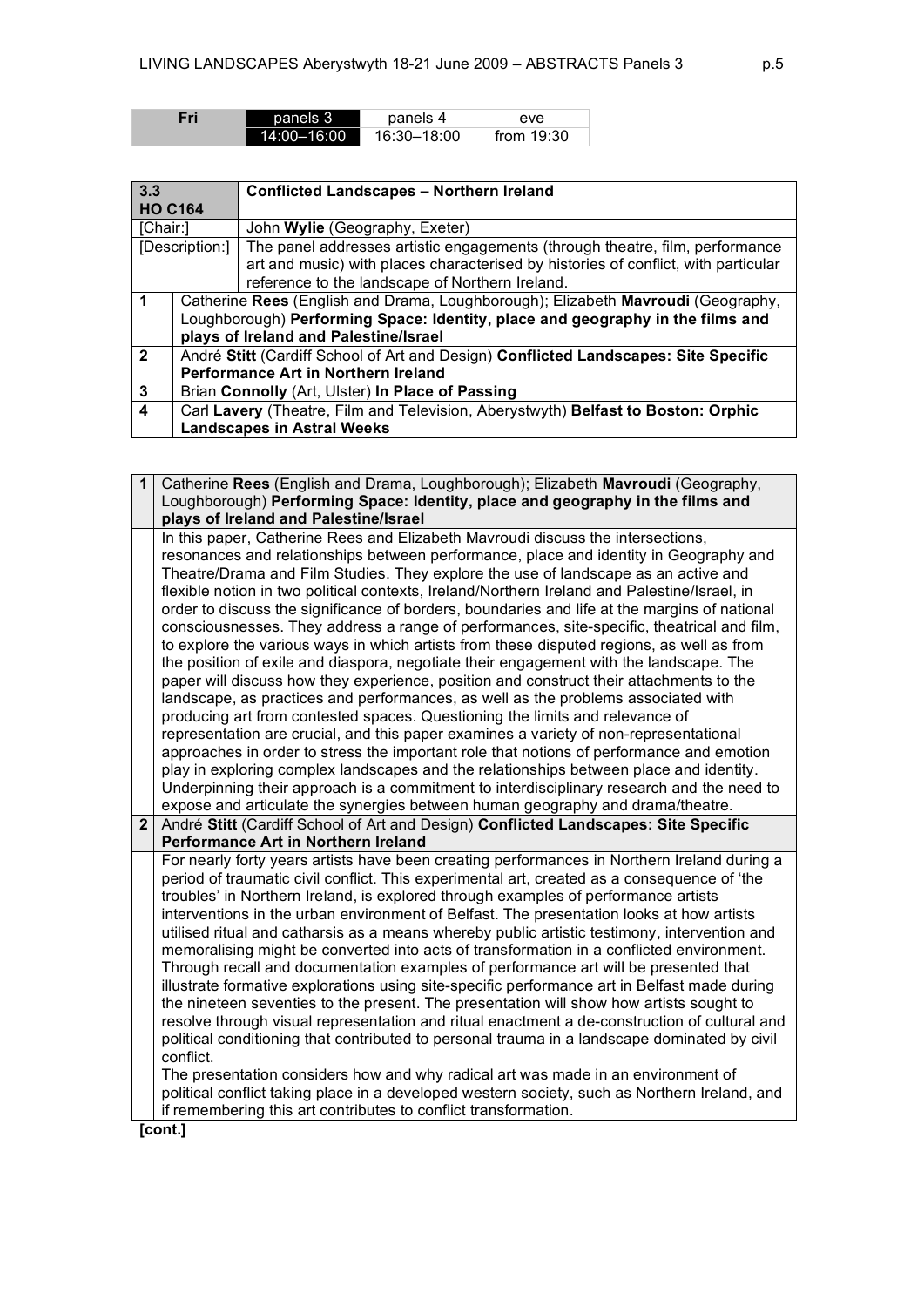## **3.3 Conflicted Landscapes – Northern Ireland [cont.]**

| Brian Connolly (Art, Ulster) In Place of Passing                                                                                                                                                                                                                                                                                                                                                                                                                                                                                                                                                                                                                                                                                                                                                                                                                                                                                                                                                                                                                                                                                                                                                                                                                                                                                                                                                                                                                                                                                                                                                                                                                                                                                                                                                                                                                                                                                                                                                                                                                                                                              |
|-------------------------------------------------------------------------------------------------------------------------------------------------------------------------------------------------------------------------------------------------------------------------------------------------------------------------------------------------------------------------------------------------------------------------------------------------------------------------------------------------------------------------------------------------------------------------------------------------------------------------------------------------------------------------------------------------------------------------------------------------------------------------------------------------------------------------------------------------------------------------------------------------------------------------------------------------------------------------------------------------------------------------------------------------------------------------------------------------------------------------------------------------------------------------------------------------------------------------------------------------------------------------------------------------------------------------------------------------------------------------------------------------------------------------------------------------------------------------------------------------------------------------------------------------------------------------------------------------------------------------------------------------------------------------------------------------------------------------------------------------------------------------------------------------------------------------------------------------------------------------------------------------------------------------------------------------------------------------------------------------------------------------------------------------------------------------------------------------------------------------------|
| A presentation on "In Place of Passing" Project which took place in June 2005, across<br>various sites, places, locations, environments, communities across Northern Ireland. The<br>project was initiated by Brian Connolly and was organised by Bbeyond with input from<br>Interface at the University of Ulster, Belfast.<br>In Place of Passing was a unique and innovative project within the realm of Performance                                                                                                                                                                                                                                                                                                                                                                                                                                                                                                                                                                                                                                                                                                                                                                                                                                                                                                                                                                                                                                                                                                                                                                                                                                                                                                                                                                                                                                                                                                                                                                                                                                                                                                       |
| Art. No previous Performance Art Event/Project within Europe is known to have toured<br>artists to a range of distinct locations/contexts/communities in which to create reflexive<br>artwork.                                                                                                                                                                                                                                                                                                                                                                                                                                                                                                                                                                                                                                                                                                                                                                                                                                                                                                                                                                                                                                                                                                                                                                                                                                                                                                                                                                                                                                                                                                                                                                                                                                                                                                                                                                                                                                                                                                                                |
| The project invited a range of International and local Performance artists to make in-situ<br>performances or time based work in various locations around Northern Ireland over a five<br>day period. The artists encountered and engaged with a variety of places and contexts<br>including: an urban market place, city centres, rural scenic locations, areas of scientific<br>interest, small towns and an offshore island.                                                                                                                                                                                                                                                                                                                                                                                                                                                                                                                                                                                                                                                                                                                                                                                                                                                                                                                                                                                                                                                                                                                                                                                                                                                                                                                                                                                                                                                                                                                                                                                                                                                                                               |
| An engagement with place and public was at the heart of the project, and the artists were<br>asked to respond creatively, with "lean means" to the specifics of time, place, and<br>audience. The variety of locations whether a remote rural location with a small audience or<br>a busy urban market made differing demands on the artists and resulted in a wide range of<br>artistic responses.                                                                                                                                                                                                                                                                                                                                                                                                                                                                                                                                                                                                                                                                                                                                                                                                                                                                                                                                                                                                                                                                                                                                                                                                                                                                                                                                                                                                                                                                                                                                                                                                                                                                                                                           |
| Carl Lavery (Theatre, Film and Television, Aberystwyth) Belfast to Boston: Orphic<br><b>Landscapes in Astral Weeks</b>                                                                                                                                                                                                                                                                                                                                                                                                                                                                                                                                                                                                                                                                                                                                                                                                                                                                                                                                                                                                                                                                                                                                                                                                                                                                                                                                                                                                                                                                                                                                                                                                                                                                                                                                                                                                                                                                                                                                                                                                        |
| Critical studies accounting for aesthetic representations of landscape tend, for the most<br>part, to concentrate on painting, poetry, cinema and classical music. Although it has not<br>been neglected entirely - one thinks here of the pioneering work of the cultural<br>commentator Greil Marcus on the American gothic of the 'murder ballads' in the South-<br>Central states of the US - the attention given to the representation of landscape in<br>contemporary song-writing (or popular music) has been largely minimal. This paper seeks<br>to redress that balance by reading for and listening to landscape in Van Morrison's 1968<br>album Astral Weeks, a work which, as I will show, is predicated upon Morrison's attempt to<br>resurrect his dead lover through an Orphic journey which takes him beyond linear notions<br>of time and space and ultimately back to the erotically charged Belfast of his youth. The<br>paper is divided into two sections. In the first, I study Morrison's compositional technique<br>for representing landscape (what I refer to as his Orphist kaleidoscope of voice, image and<br>music); in the second, I argue that Cultural Geography's commitment to understanding how<br>landscapes are imaginatively produced has much to learn from Morrison's album. A key<br>text here is Denis Cosgrove's recent publication Geography and Vision: Seeing Imagining<br>and Representing the World (2008). In that book, Cosgrove explains how the 'geographical<br>imagination' is necessarily bound up with a sophisticated and complex notion of<br>'vision(ing)' that ought not be reduced to a reductively constructed monolithic 'gaze'. By<br>analysing the ways in which Astral Weeks evokes a strange, mythical landscape inflected<br>by loss and desire, I intend to show how Morrison conjures an alternative vision of Belfast,<br>a city that is no longer immediately tied, as it so often is, to the Troubles, and which, for<br>that very reason, deserves to be seen in terms of what the Marxian thinker Ernest Bloch<br>would see as properly utopian. |
|                                                                                                                                                                                                                                                                                                                                                                                                                                                                                                                                                                                                                                                                                                                                                                                                                                                                                                                                                                                                                                                                                                                                                                                                                                                                                                                                                                                                                                                                                                                                                                                                                                                                                                                                                                                                                                                                                                                                                                                                                                                                                                                               |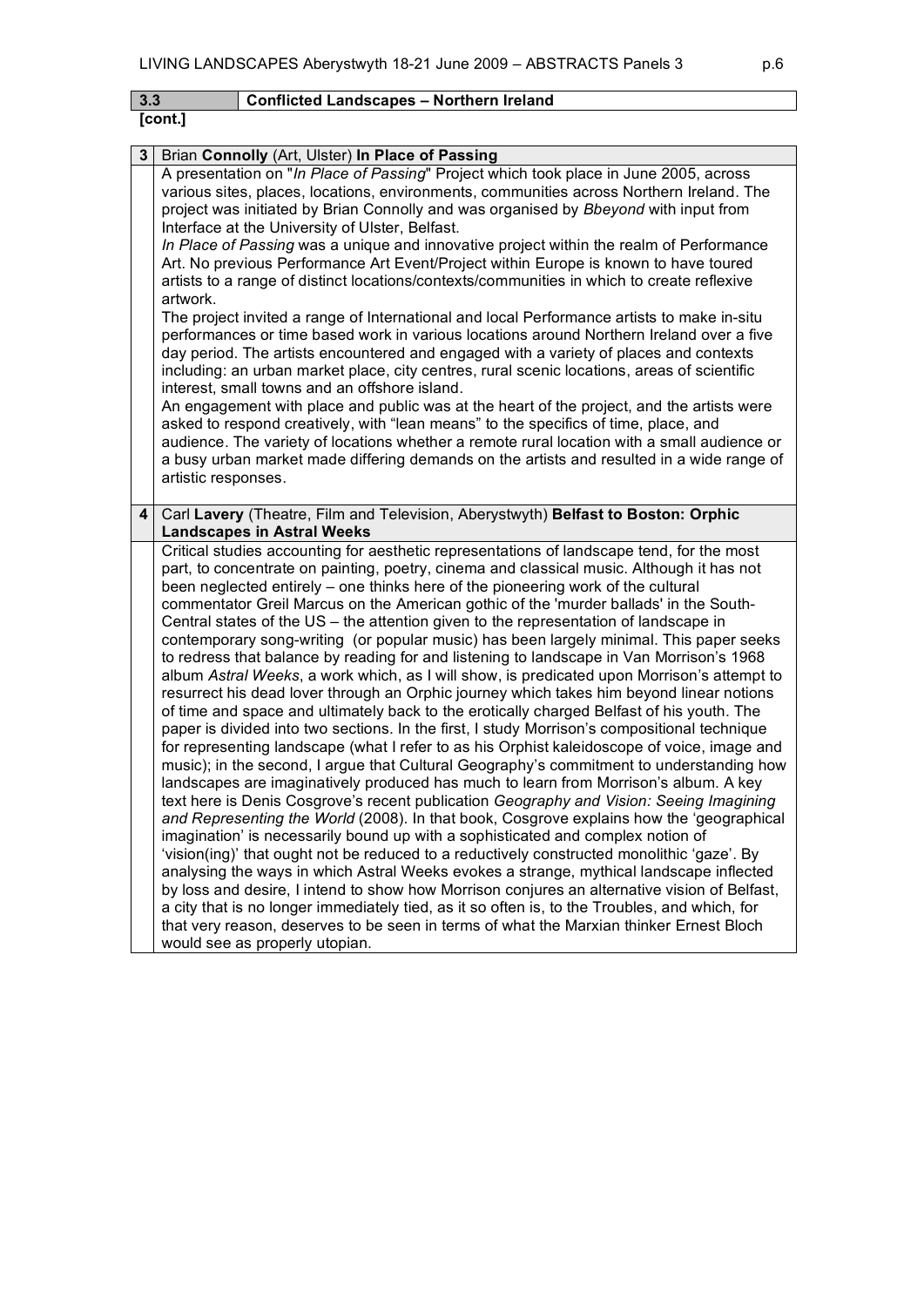| -ri | panels 3    | panels 4    | eve          |
|-----|-------------|-------------|--------------|
|     | 14:00-16:00 | 16:30-18:00 | from $19:30$ |

| 3.4                  |                                                                               | <b>Histories of Occupation: Archaeological Landscapes</b>                      |
|----------------------|-------------------------------------------------------------------------------|--------------------------------------------------------------------------------|
|                      | <b>HO C165</b>                                                                |                                                                                |
| [Chair:]             |                                                                               | Mike Pearson (Theatre, Film and Television, Aberystwyth)                       |
| [Description:]       |                                                                               | The panel addresses archaeological and historical approaches to the            |
|                      |                                                                               | performance of landscape in reference to practices of travelling, dwelling and |
|                      |                                                                               | community building, and to attitudes to the subterranean in the history of     |
|                      |                                                                               | colonial occupation.                                                           |
| $\blacktriangleleft$ |                                                                               | Kathryn Soar (Archaeology, Nottingham) There and Back Again: Performing the    |
|                      |                                                                               | <b>Landscape in Minoan Crete</b>                                               |
| $\overline{2}$       | Claire Halley (Archaeology, Cambridge) Building Chaco: Performance, Place and |                                                                                |
|                      |                                                                               | <b>Culture Formation</b>                                                       |
| 3                    |                                                                               | Penny Bickle (Archaeology, Cardiff) From a single posthole: How archaeological |
|                      |                                                                               | landscapes are performed                                                       |
| 4                    |                                                                               | Heidi V. Scott (Geography & Earth Sciences, Aberystwyth) Landscape and the     |
|                      |                                                                               | subterranean in colonial Latin America                                         |

| 1            | Kathryn Soar (Archaeology, Nottingham) There and Back Again: Performing the                                                                                                                                                                                                                                                                                                                                                                                                                                                                                                                                                                                                                                                                                                                                                                                                                                                                                                                                                                                                                                                                                                                                                                                                                                                                                                                                                                                                                                                                                                                                                                                                                                                                                                                                                                                                                                                   |  |  |
|--------------|-------------------------------------------------------------------------------------------------------------------------------------------------------------------------------------------------------------------------------------------------------------------------------------------------------------------------------------------------------------------------------------------------------------------------------------------------------------------------------------------------------------------------------------------------------------------------------------------------------------------------------------------------------------------------------------------------------------------------------------------------------------------------------------------------------------------------------------------------------------------------------------------------------------------------------------------------------------------------------------------------------------------------------------------------------------------------------------------------------------------------------------------------------------------------------------------------------------------------------------------------------------------------------------------------------------------------------------------------------------------------------------------------------------------------------------------------------------------------------------------------------------------------------------------------------------------------------------------------------------------------------------------------------------------------------------------------------------------------------------------------------------------------------------------------------------------------------------------------------------------------------------------------------------------------------|--|--|
|              | Landscape in Minoan Crete                                                                                                                                                                                                                                                                                                                                                                                                                                                                                                                                                                                                                                                                                                                                                                                                                                                                                                                                                                                                                                                                                                                                                                                                                                                                                                                                                                                                                                                                                                                                                                                                                                                                                                                                                                                                                                                                                                     |  |  |
|              | The archaeology of Crete has discovered at least 25 peak sanctuaries which were in use<br>during the Middle and Late Bronze Age. Despite the vast amount of information regarding<br>the sites themselves, very little work has been done on the experience of how people<br>travelled to these sites and the experiences and performances which occurred as part of<br>this. In terms of landscape and performance, the aim of this paper is to show that<br>performance space is not just restricted to the spatially confined or specifically built<br>architectural spaces of these sanctuaries, but can also be found within the landscape itself<br>and the movement of people through it as they reached these cult spaces. The route to the<br>sanctuary on Mount Juktas, the most famous of all Minoan peak sanctuaries, is presented<br>in order to understand these sanctuaries and performances in a more dynamic fashion. As<br>specific topographic features, peak sanctuaries are part of the landscape in a formal<br>sense, while various forms of archaeological evidence also suggest a performative<br>function. By bringing these two strands together, I hope to sketch out an idea of the<br>performative landscape of Crete, which offers a more dynamic view of the interrelationship<br>between the physical, the embodied and the sacred landscapes.<br>Various geographical and spatial markers would have been passed by these people en<br>route to the summit. Sites such as cemeteries, sacred caves, as well as the route itself and<br>the spatial location of the shrine, would have acted as symbolic cues, transforming the<br>natural landscape into a performance space by the enactment of certain themes. The<br>movement of people through different forms of landscape transforms the natural<br>environment into a stage for the enactment of relations, memories and ideologies. |  |  |
| $\mathbf{2}$ | Claire Halley (Archaeology, Cambridge) Building Chaco: Performance, Place and<br><b>Culture Formation</b>                                                                                                                                                                                                                                                                                                                                                                                                                                                                                                                                                                                                                                                                                                                                                                                                                                                                                                                                                                                                                                                                                                                                                                                                                                                                                                                                                                                                                                                                                                                                                                                                                                                                                                                                                                                                                     |  |  |
|              | This paper examines the role of performance in forming, maintaining and negotiating<br>community. Using multiple lines of archaeological evidence from the pre-puebloan period<br>in southwest America, together with modern ethnographic accounts, the paper<br>demonstrates the role of performative actions in creating a common and shared sense of<br>identity and ideology in classic Chacoan society (AD 920-1220).<br>The pre-pueblo period is a critical stage in the cultural development of the southwest. The<br>spread of agriculture during this time leads to a more sedentary lifestyle with the<br>establishment of settlements and villages together with the construction of the first<br>identifiable performance space. This paper discusses how performative activities were<br>used in these newly forming communities to form and renew bonds among and between<br>individuals and to create and negotiate relationships between individuals, the land, deities<br>and other worlds.<br>Performances are ephemeral activities but they leave material remains which can be<br>recovered from the archaeological record. These include the spaces that are created for<br>performances to be enacted e.g. kivas, plazas, processional ways and 'great houses'<br>together with the materials used to create auditory and visual impact e.g. costume, musical<br>instruments, wands, pipes etc In addition, representations of the conduct of performance                                                                                                                                                                                                                                                                                                                                                                                                                                               |  |  |